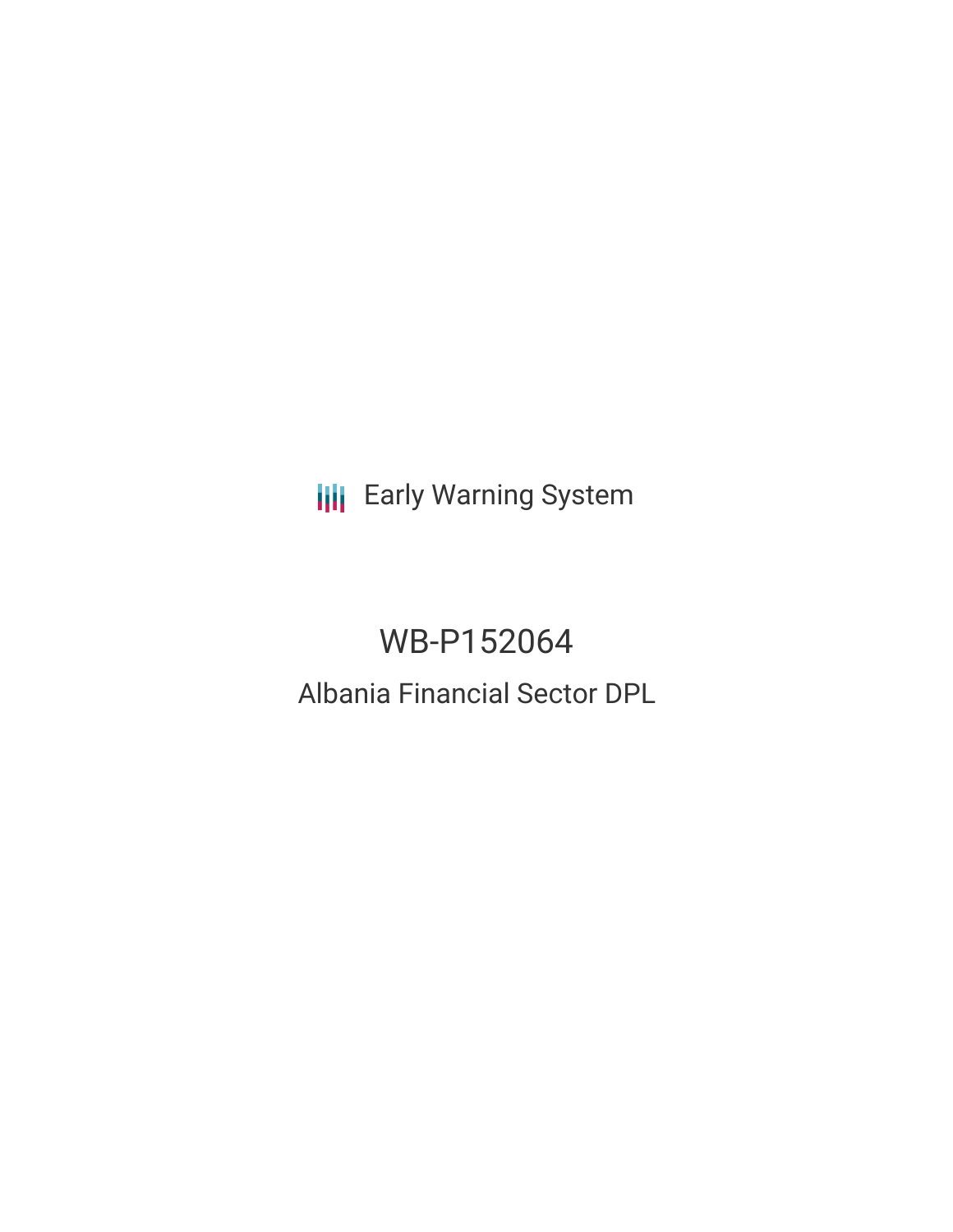

#### **Quick Facts**

| <b>Countries</b>               | Albania             |
|--------------------------------|---------------------|
| <b>Financial Institutions</b>  | World Bank (WB)     |
| <b>Status</b>                  | Approved            |
| <b>Bank Risk Rating</b>        | U                   |
| <b>Voting Date</b>             | 2017-03-13          |
| <b>Borrower</b>                | Republic of Albania |
| <b>Sectors</b>                 | Finance             |
| <b>Investment Type(s)</b>      | Loan                |
| <b>Investment Amount (USD)</b> | \$100.00 million    |
| <b>Loan Amount (USD)</b>       | \$100.00 million    |
| <b>Project Cost (USD)</b>      | \$100.00 million    |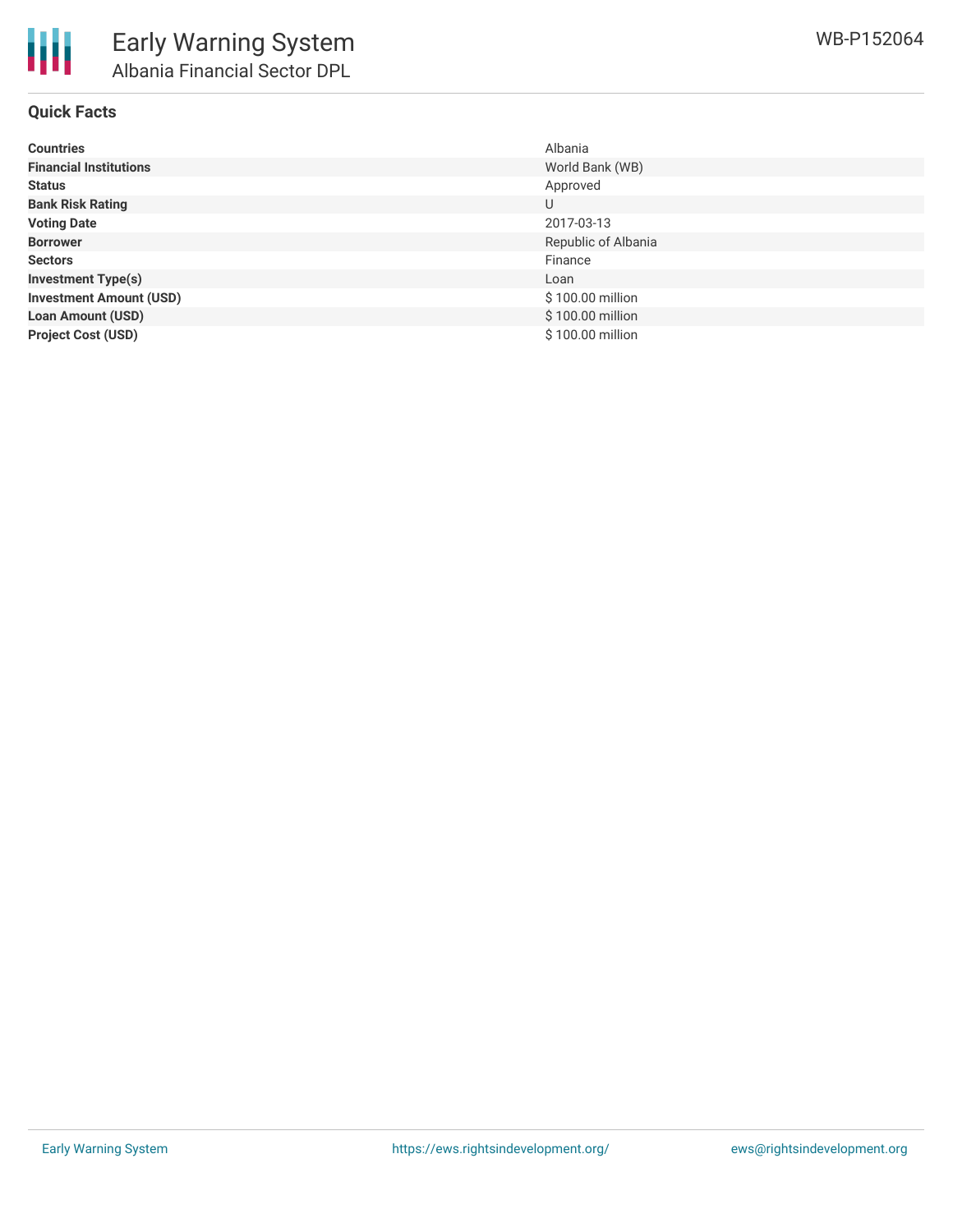

#### **Project Description**

According to bank documents, the proposed Financial Sector DPL program supports the Government's pillar 1 of growth through fiscal and macroeconomic and financial stability, as outlined in the NSDI for 2015 – 2020. The proposed operation has incorporated lessons from the World Bank's development policy financing retrospective reviews, responses to financial crises, the Implementation Completion and Results Report (ICR) of the 2014 Albania Financial Sector Modernization DPL, and other DPLs in Albania.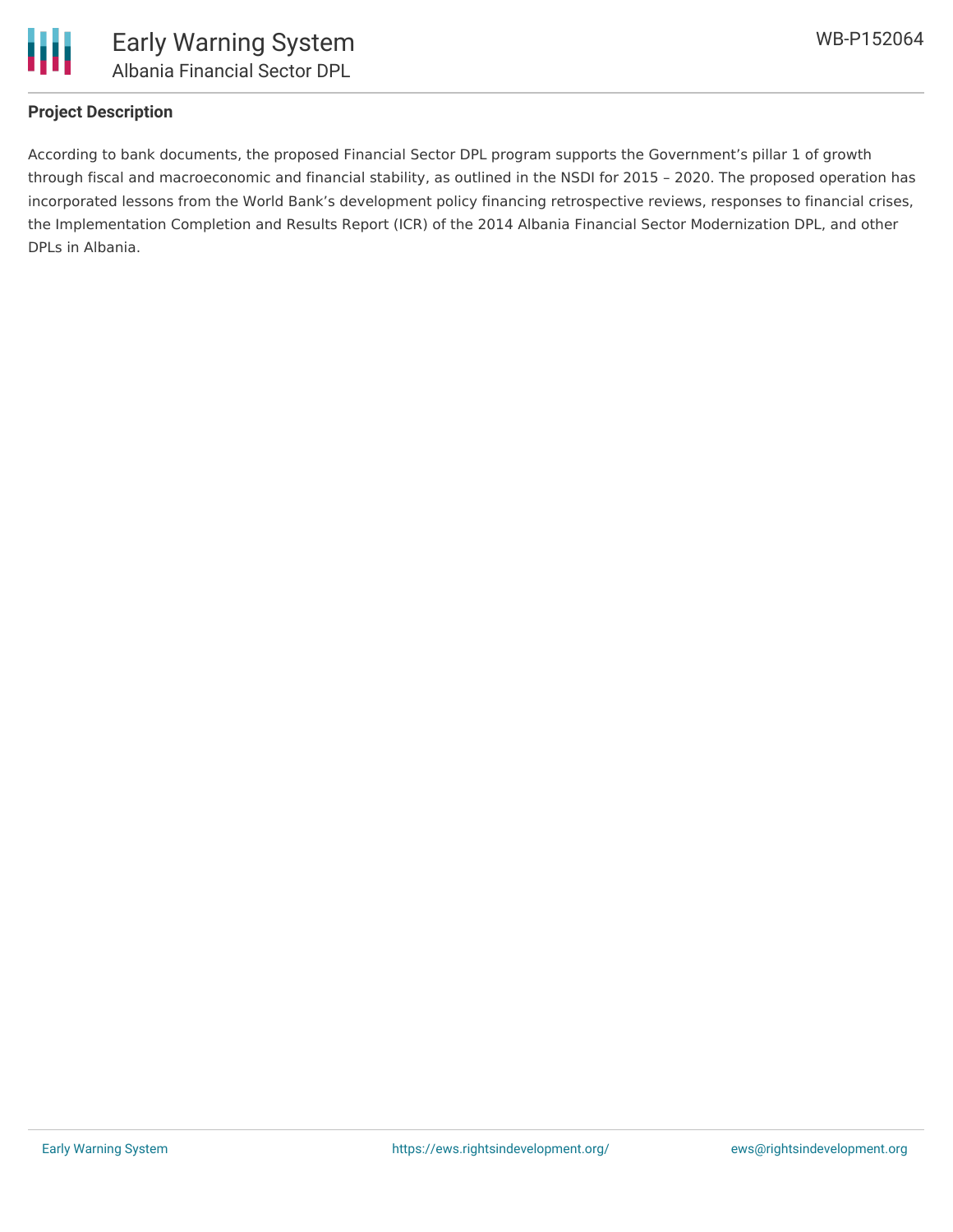#### **Investment Description**

World Bank (WB)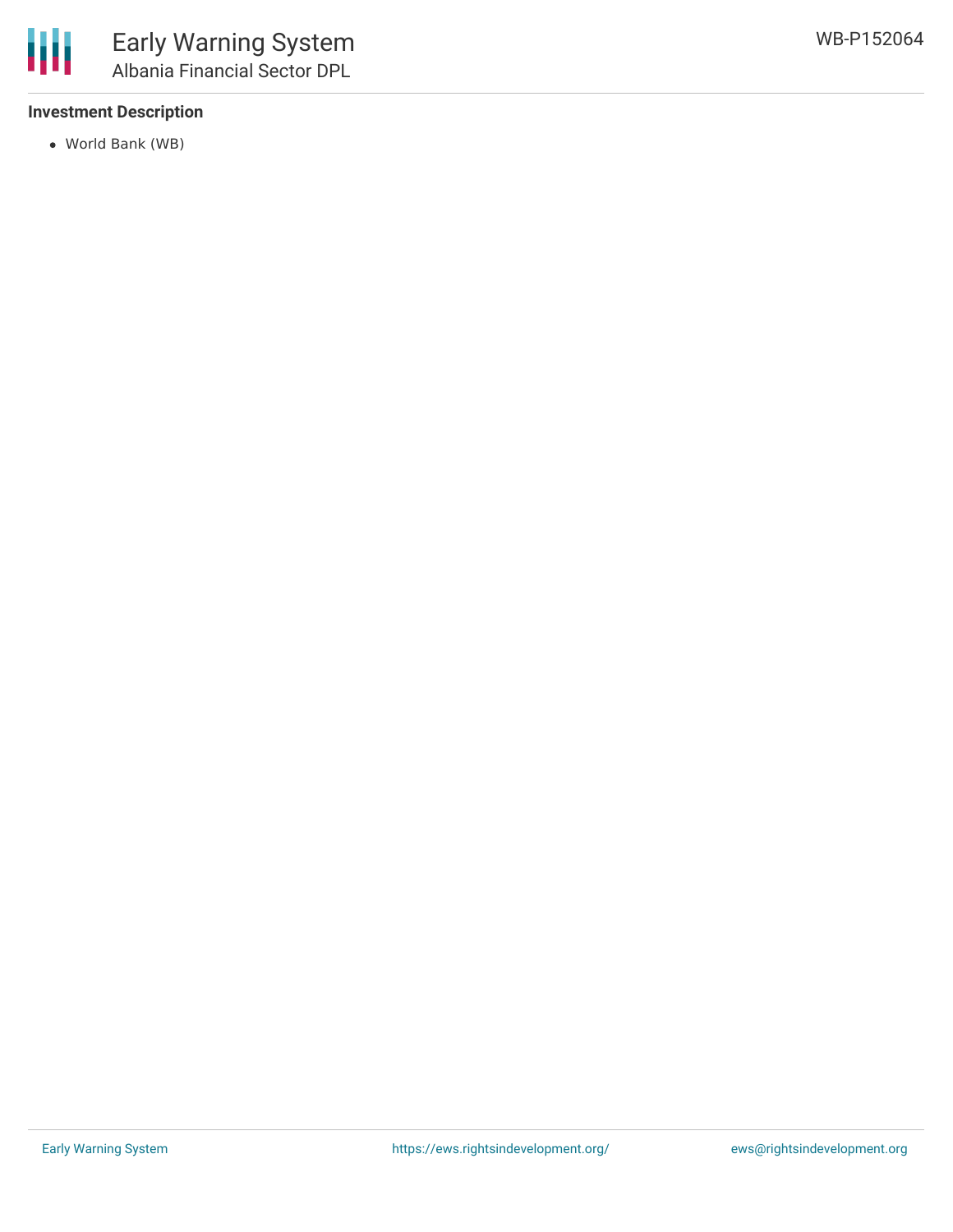

#### **Contact Information**

Team Leaders: Bujana Perolli, Michael Edwards World Bank No contact information provided at the time of disclosure.

#### ACCOUNTABILITY MECHANISM OF WORLD BANK

The World Bank Inspection Panel is the independent complaint mechanism and fact-finding body for people who believe they are likely to be, or have been, adversely affected by a World Bank-financed project. If you submit a complaint to the Inspection Panel, they may investigate to assess whether the World Bank is following its own policies and procedures for preventing harm to people or the environment. You can contact the Inspection Panel or submit a complaint by emailing ipanel@worldbank.org. You can learn more about the Inspection Panel and how to file a complaint at: http://ewebapps.worldbank.org/apps/ip/Pages/Home.aspx.